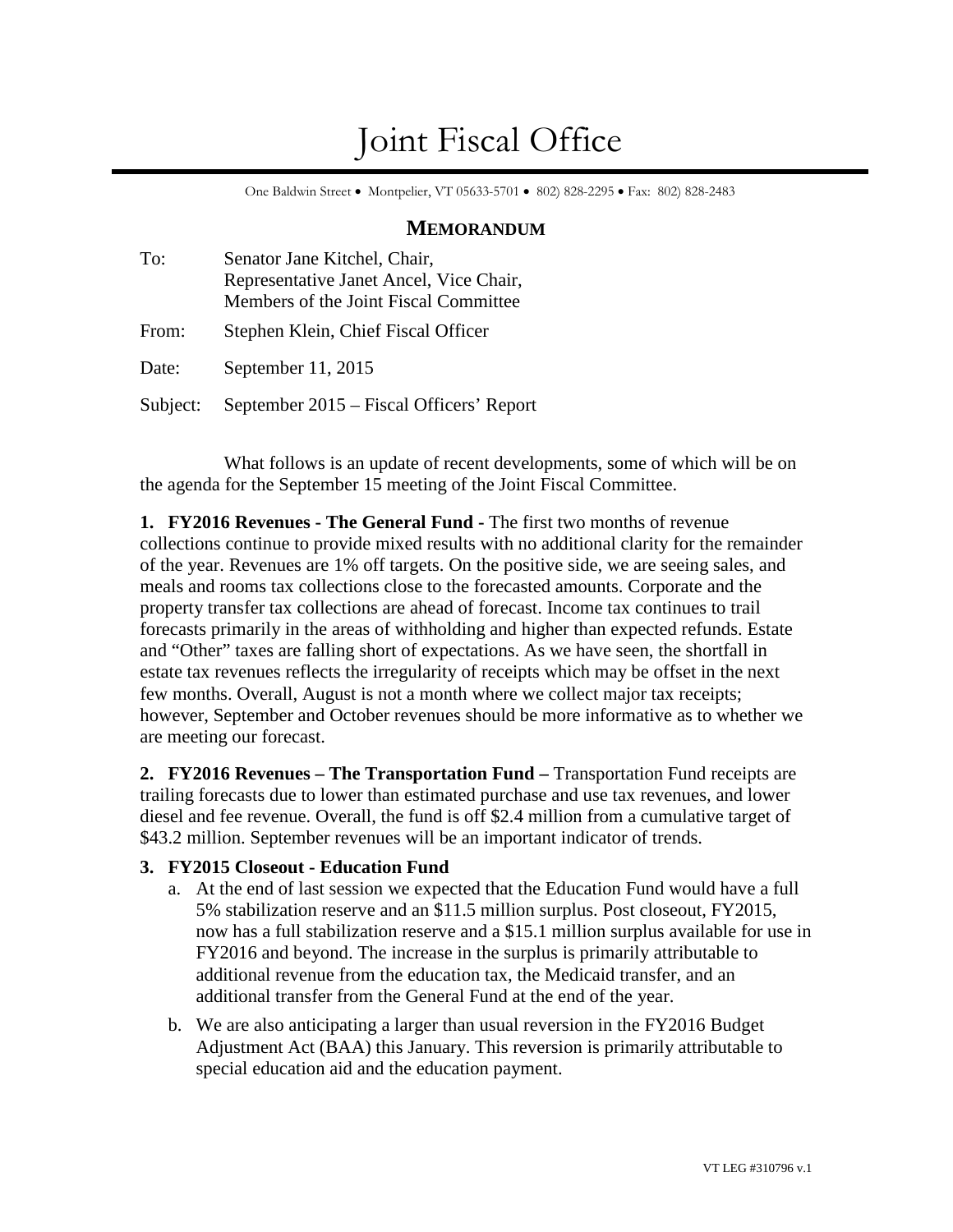#### **4. FY2016 Budget Adjustment and FY2017 Budget Development**

- a. FY2016 Budget Adjustment The Administration is beginning to develop its budget adjustment proposal. There will be some increases in Medicaid and Health Care spending due to FY2015 closing with expenditures exceeding estimates and the potential roll out of these higher costs. The pay act savings target may be an area of concern. Emily Byrne, Director of the Budget and Management Division for the Department of Finance and Management, will present other budget pressures at the Joint Fiscal Committee meeting.
- b. FY2017 Budget Development The Administration has issued budget instructions asking departments to propose budgets that are level funded, including the absorption of the cost of pay increases. This is the early stage of budget development but it is clear it will be a difficult year.
- c. FY 2017 JFO has begun the process of developing a consensus budget gap estimate with the Administration. Initially, it appears to be in the range of \$50 - \$70 million. Uncertainties remain as budget pressures and federal fund changes come to light.

**5. Pension Fund Returns** - While numbers are not finalized, the Pension Funds' returns for Fiscal Year 2015 were essentially flat. With an assumption that investment returns will annually be from  $6\% - 8\%$ , this will not help with the actuarial valuations that should come out within the next month or so.

**6. The Retirement Incentive Program -** The initial applicants for the retirement incentive program totaled 311 people. The program assumed that there would be 300 applicants. Although the numbers may go down slightly as the process continues, the Joint Fiscal Committee is being asked to approve some additional slots so that all applicants can be accommodated. Section B.1104.1 of Act 58 of 2015 (the FY2016 budget) stated:

\*\*\*

(g) The Joint Fiscal Committee may vote to increase the number of individuals who are eligible for the retirement incentive set forth in this section.

(h) The State Treasurer shall report the number of individuals applying for the retirement incentive set forth in this section by agency to the Joint Fiscal Committee by September 8, 2015.

\*\*\*

Treasurer Beth Pearce will be at the meeting to propose everyone that requests the incentive over the 300 participant cap be allowed to participate.

**7. Chainbridge Modeling Capacity -** The Department of Taxes has approved and submitted to the IRS a proposal to change the Chainbridge tool to allow the Joint Fiscal Office Staff to do modeling without the Tax Department's manual intervention in a manner we hope will meet IRS requirements. Sara Teachout already has existing model access with 2013 data. It will be refined once late filers are incorporated in the model.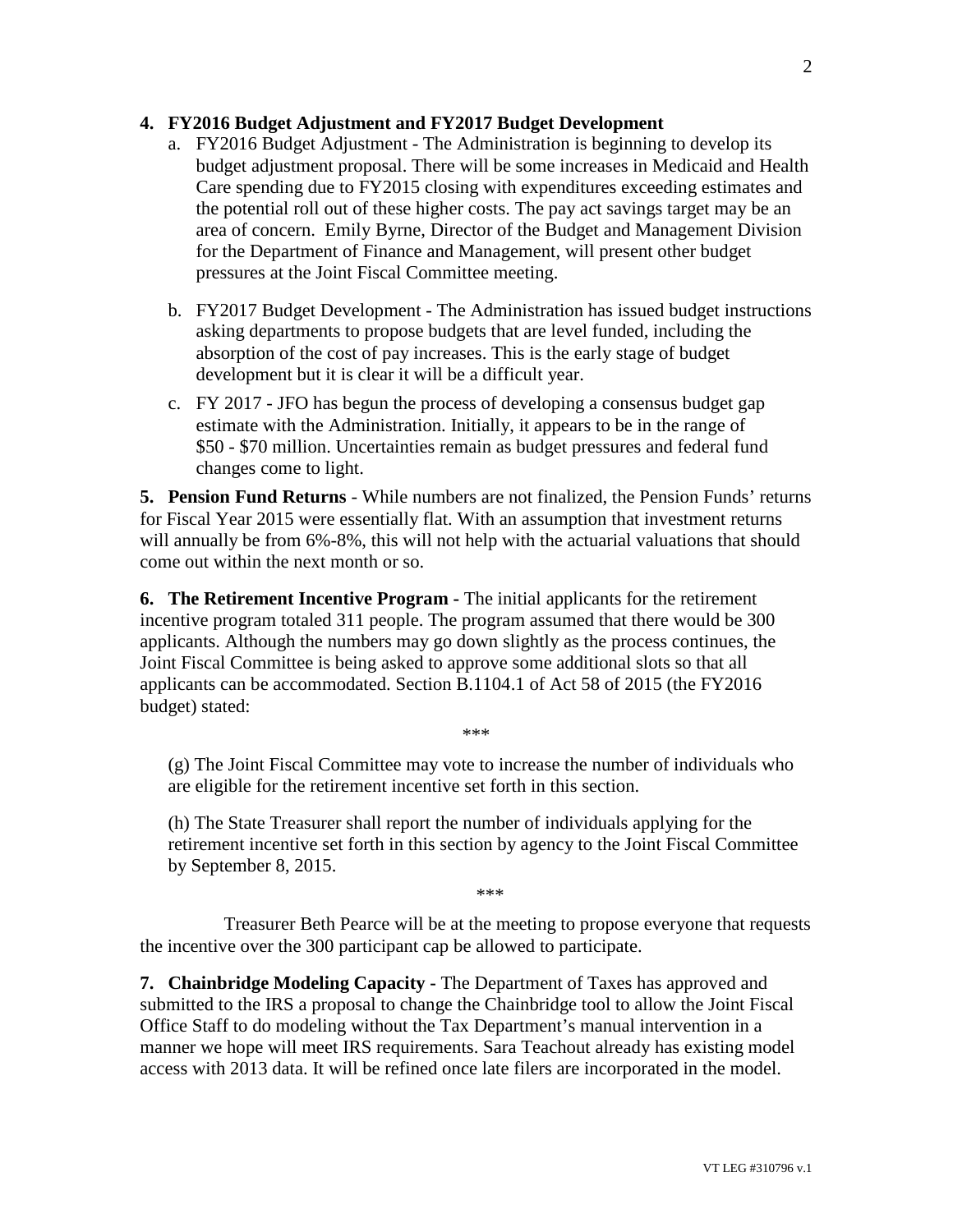The cost of model updates and changes are split between the Tax Department and the Joint Fiscal Office. This year the costs are just over \$40,000 for the Joint Fiscal Office.

**8. REMI Modeling -** Tom Kavet is leading the effort to operationalize the REMI Tax PI model which will enable the Office to do the analysis needed for primary care single-payer as well as for other studies being done this year. The added capacity, called REMI Tax-PI, is a new tool for evaluating the total fiscal and economic effects of tax policy changes. This modeling capacity should strengthen our capacity to understand economic impacts of proposals. While the Joint Fiscal Office is taking the lead in developing the model for Vermont, the Administration plans to use it also.

**9. VEGI Updates** - At the meeting you are being asked to address annual VEGI model updates which are standard but need approval. There is also a proposal to create a technical working group to update or review the background growth approach that the model uses. The growth assumptions can have major implications for awards and costs to the State so it seemed that creating a technical working group was appropriate prior to submitting a proposal. The Joint Fiscal Office supports Tom Kavet's proposal as to technical group makeup that is reflected in his memorandum.

**10**. **Results Based Budgeting and Results First -** Senators Becca Balint and Jane Kitchel and Representative Peter Fagan attended the Pew-MacArthur Results First Initiative conference in Washington D.C. last month. Karen Gennette and Robin Adler Weber from the Crime Research Group (CRG) and Susan Zeller and Dru Roessle from the Administration also attended the conference. A PEW Team is coming to Vermont for follow-up meetings with the Administration and the CRG team and will be available for discussions with the Legislature the morning of September 18. You will receive a separate invitation mailing on this.

Vermont is one of 19 states and 4 counties -- for a total of 23 jurisdictions, participating in this initiative which aims to help policymakers identify costs and benefits of public policy options. To date, work in Vermont has been focused on the adult criminal justice area. Results First provides information about cost-effective policy options and assigns dollar values to the benefits that states hope to achieve. It supports and compliments the Results Based Accountability (RBA) activities that are occurring in numerous departments across state government. An issue brief on the relationship of Results First and RBA is available at [http://www.leg.state.vt.us/jfo/reports/RBA-](http://www.leg.state.vt.us/jfo/reports/RBA-RF Discussion Brief.pdf)[RF%20Discussion%20Brief.pdf.](http://www.leg.state.vt.us/jfo/reports/RBA-RF Discussion Brief.pdf)

## **11. Joint Fiscal Office Contracts**

- a. Legislative Economist Contract While we did extensive advertising and four entities inquired about the contract, only Tom Kavet submitted a bid. A memorandum outlining the bid process and results has been sent to you separately. In that memorandum we are asking for your approval to negotiate a contract with Tom Kavet consistent with his bid proposal. His bid proposed two year rate commitments but we are suggesting a four year contract with lower rate growth in the later years.
- b. IT System Evaluation
	- 1. We are in the final stages of contract negotiation with an individual to help the office with evaluating state IT projects. The first project the contractor will